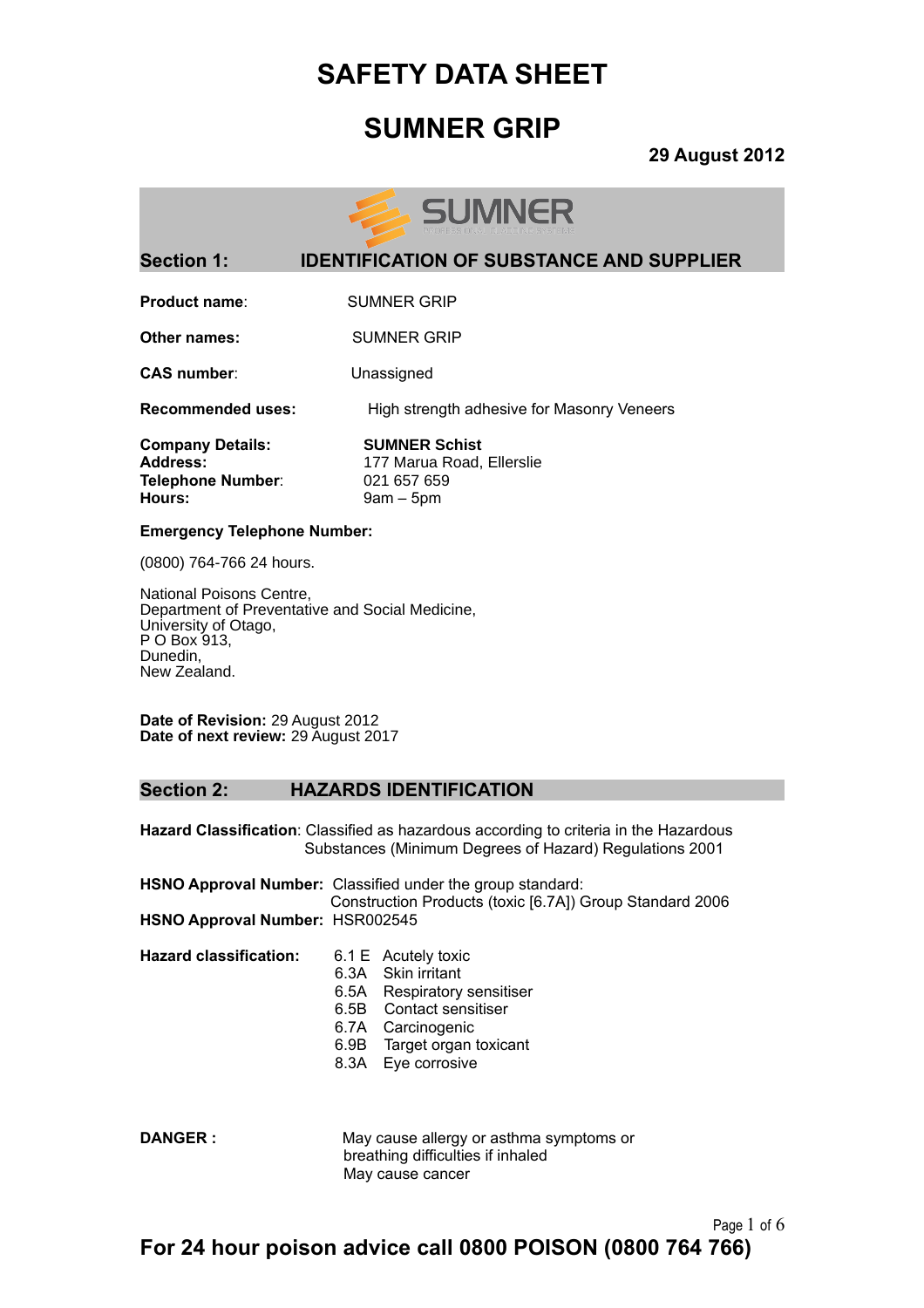## **SUMNER GRIP**

### **29 August 2012**

Causes serious eye damage

**WARNING:** If medical advice is needed have product container or label at hand Keep out of reach of children May be harmful if inhaled and cause respiratory irritation Causes skin irritation including allergic skin irritations

#### **Section 3: COMPOSITION / INFORMATION ON INGREDIENTS**

#### **Ingredients:**

| Ingredient           | <b>Concentration</b> |
|----------------------|----------------------|
| Sand                 | $45 - 60%$           |
| Cement               | $30 - 45%$           |
| Redisperable polymer | $3 - 7%$             |

#### Sand

| Ingredients                      | CAS number | Content (%w/w) |
|----------------------------------|------------|----------------|
| Silica – crystalline (quartz)    | 14808-60-7 | <50%           |
| Naturally occurring metal oxides | Not known  | $< 5\%$        |
| Innocuous silicates              | Not known  | Balance        |

#### **Cement**

| Ingredient                    | <b>CAS numbers</b> | Concentration % by weight |
|-------------------------------|--------------------|---------------------------|
| Tri calcium silicate          | $12168 - 85 - 3$   | $42 - 70$                 |
| Di calcium silicate           | $1003 - 77 - 2$    | $15 - 30$                 |
| Tri calcium aluminate         | $12042 - 78 - 3$   | $1 - 13$                  |
| Tetra calcium alumino ferrite | $12068 - 35 - 8$   | $1 - 15$                  |
| Magnesium oxide               | $1309 - 48 - 4$    | $0.1 - 2.0$               |
| Calcium oxide                 | $1305 - 78 - 8$    | $0 - 3$                   |
| Sodium salts                  |                    | $0.1 - 0.7$               |
| Potassium salts               |                    | $0.1 - 1.0$               |
| Gypsum                        | $13397 - 24 - 5$   | $4 - 7$                   |
| granulated<br>Ground<br>blast |                    | $0 - 65$                  |
| furnace slag                  |                    |                           |

#### Redispersible polymer

Copolymer of vinyl acetate and ethylene with mineral additives and protective colloid. Nonhazardous.

| <b>Section 4:</b> | <b>FIRST AID MEASURES</b>                                                                                                                                                                                                  |
|-------------------|----------------------------------------------------------------------------------------------------------------------------------------------------------------------------------------------------------------------------|
| Swallowed:        | Rinse mouth. No NOT induce vomiting.<br>Call the doctor / physician or poison centre                                                                                                                                       |
| Eye contact:      | Rinse cautiously with water for several minutes.<br>Remove contact lenses if present and easy to do so.<br>Continue rinsing for at least 15 minutes.<br>Keep patient calm.<br>Immediately call the doctor or poison centre |

Page 2 of 6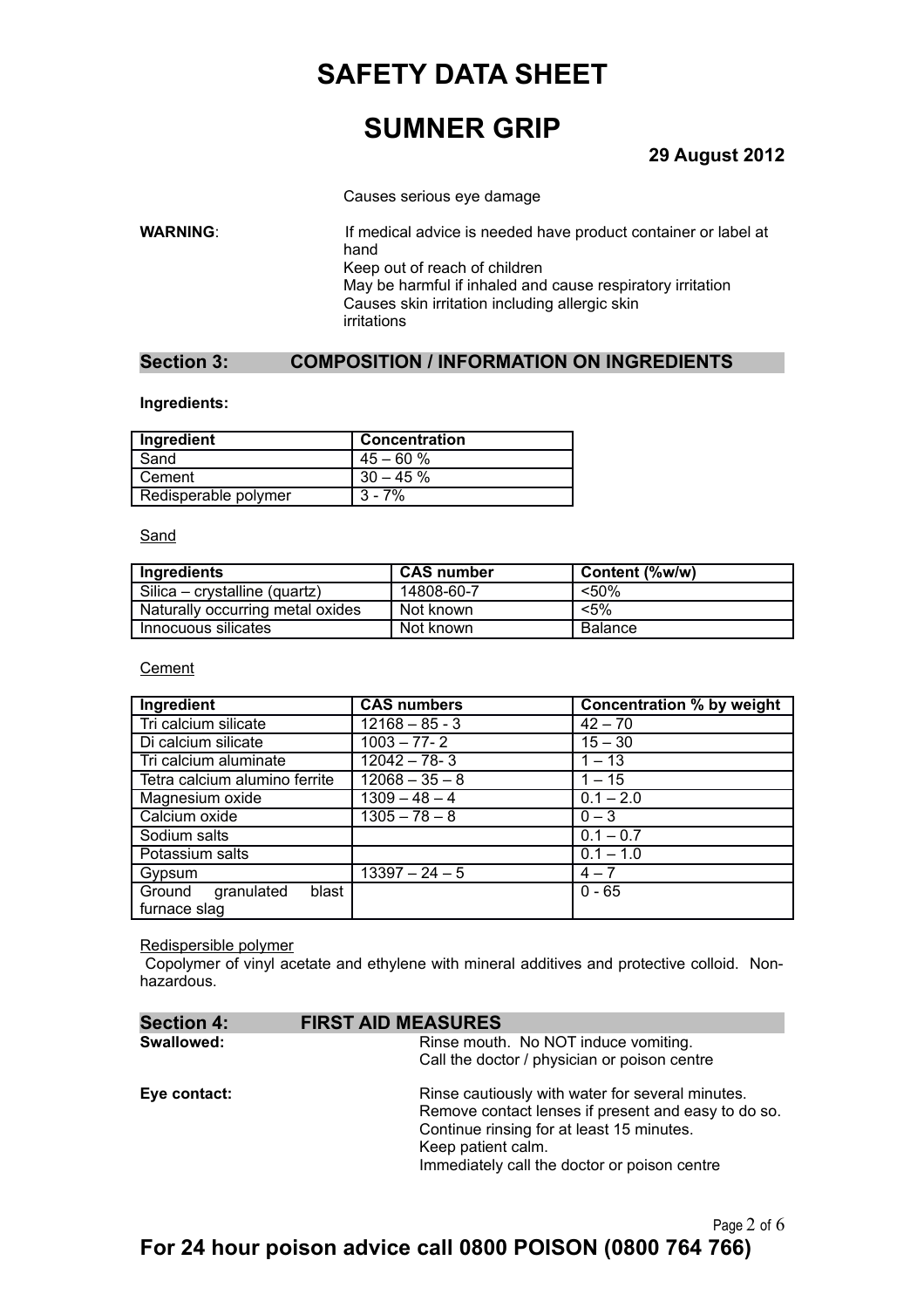## **SUMNER GRIP**

### **29 August 2012**

| Skin:                         | Remove contaminated clothing and wash skin with<br>plenty of soap and water.<br>Seek medical attention if irritation or rash develops.<br>If concerned, seek medical advice.<br>Launder contaminated clothing before reuse           |
|-------------------------------|--------------------------------------------------------------------------------------------------------------------------------------------------------------------------------------------------------------------------------------|
| Inhaled:                      | Remove to fresh air.<br>Do not induce vomiting<br>If breathing is difficult keep at rest in a position<br>comfortable for breathing.<br>If experiencing respiratory symptoms, or<br>feeling unwell, call the poison centre or doctor |
| <b>Required instructions:</b> | For advice contact the National Poisons<br>Centre 0800 POISON (0800 764 766)<br>or<br>contact a doctor                                                                                                                               |
| <b>Workplace facilities:</b>  | Eye wash and safety shower facilities are<br>recommended                                                                                                                                                                             |

#### **Section 5: FIRE FIGHTING MEASURES**

**Type of hazard:** Not classed as flammable **Fire hazard properties:** Non flammable. No fire or explosion hazard exists **Regulatory requirements:** Not applicable **Extinguishing media and methods:** Not applicable **Hazchem code for fire:** Not applicable **Recommended protective clothing**: Not applicable

#### **Section 6: ACCIDENTAL RELEASE MEASURES**

**Emergency procedures:** If spilt (bulk) contact emergency services if applicable. Wear dust proof goggles, PVC / rubber gloves, a Class P1 (Particulate) respirator (where an inhalation risk exists), coveralls and rubber boots. Prevent spill from entering drains or waterways. Collect and place in sealable containers for disposal. Avoid generating dust

#### **Section 7: HANDLING AND STORAGE**

**Precautions for safe handling:**

Read label and safety data sheet before use. Obtain special instructions. Do not handle until all safety precautions have been read and understood. Do not breathe dust. Wear protective gloves, eye and face protection. Use only in a well ventilated area.

**Regulatory requirements:**

Approved handlers and tracking not required. Corrosive signage where quantities greater than 1 000kg are present. Emergency response plans for toxic response are

Page 3 of 6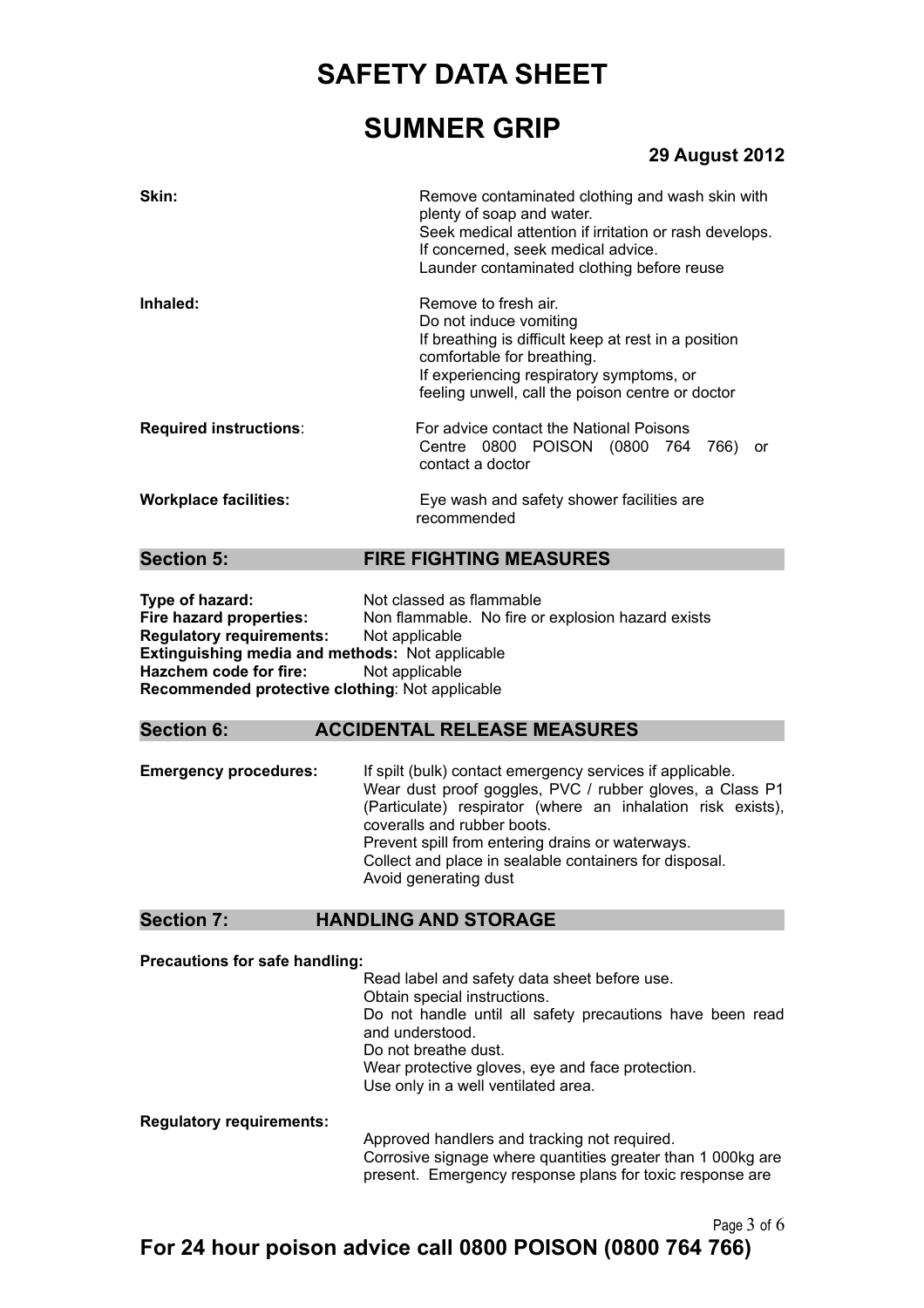## **SUMNER GRIP**

### **29 August 2012**

required where quantities greater than 1 000kg are present. Corrosive emergency response plans are required when holding more than 10 000kg.

**Handling practices:** Avoid contact with eyes and wear eye protection. Keep containers adequately sealed during material transfer, transport, or when not in use. Use safe work practices to avoid eye or skin contact and inhalation. Observe good personal hygiene, including washing hands before eating. Prohibit eating, drinking and smoking in contaminated areas (e.g. if container is damaged).

Wash exposed skin thoroughly after handling

#### **Conditions for safe storage:**

Ensure packages are adequately labelled, protected from physical damage and sealed when not in use.

**Store site requirements:**

Store in a cool, dry, well-ventilated areas, away from moisture, oxidising agents (e.g. hydrogen fluoride, phosporus oxide), acids, ethanol, interhalogens (e.g. chlorine trifluoride) and foodstuffs

Packaging: Ensure packages are labelled, protected from physical damage and sealed when not in use.

#### **Section 8: EXPOSURE CONTROL / PERSONAL PROTECTION**

#### **Workplace exposure standards:**

| <b>Section 9:</b>                                | PHYSICAL AND CHEMICAL PROPERTIES                                                                                                                                                                                                                                                                                                                                                                                                           |
|--------------------------------------------------|--------------------------------------------------------------------------------------------------------------------------------------------------------------------------------------------------------------------------------------------------------------------------------------------------------------------------------------------------------------------------------------------------------------------------------------------|
| <b>Engineering controls:</b>                     | Where possible ventilation should be used (with suitable dust)<br>trap or filter) to maintain the environment below the<br>workplace exposure standard                                                                                                                                                                                                                                                                                     |
| <b>Exposure standards outside the workplace:</b> | No TEEL or EEL is set for this substance at this time                                                                                                                                                                                                                                                                                                                                                                                      |
| <b>Application in the workplace:</b>             | Use with adequate natural ventilation. Where dust inhalation<br>hazard exists, mechanical extraction ventilation is<br>recommended                                                                                                                                                                                                                                                                                                         |
|                                                  | Lime (1305-78-8) TWA 2 mg/m <sup>3</sup><br>Silica, crystalline – quartz (14808-60-7) TWA 10 mg/m <sup>3</sup><br>Aluminium oxide (1344-28-1) TWA 10 $mg/m3$ (note: the<br>value is for inspirable dust containing no asbestos and less<br>than 1% free silica)<br>Ferric oxide (1309-37-1) TWA 5 mg/m <sup>3</sup><br>Sodium oxide (1313-59-3) data not available<br>Hexavalent chromium (Cr(VI)) (18540-29-9) TWA 0.05 mg/m <sup>3</sup> |

**Appearance:** Loose material consisting of sand and cement

Page 4 of 6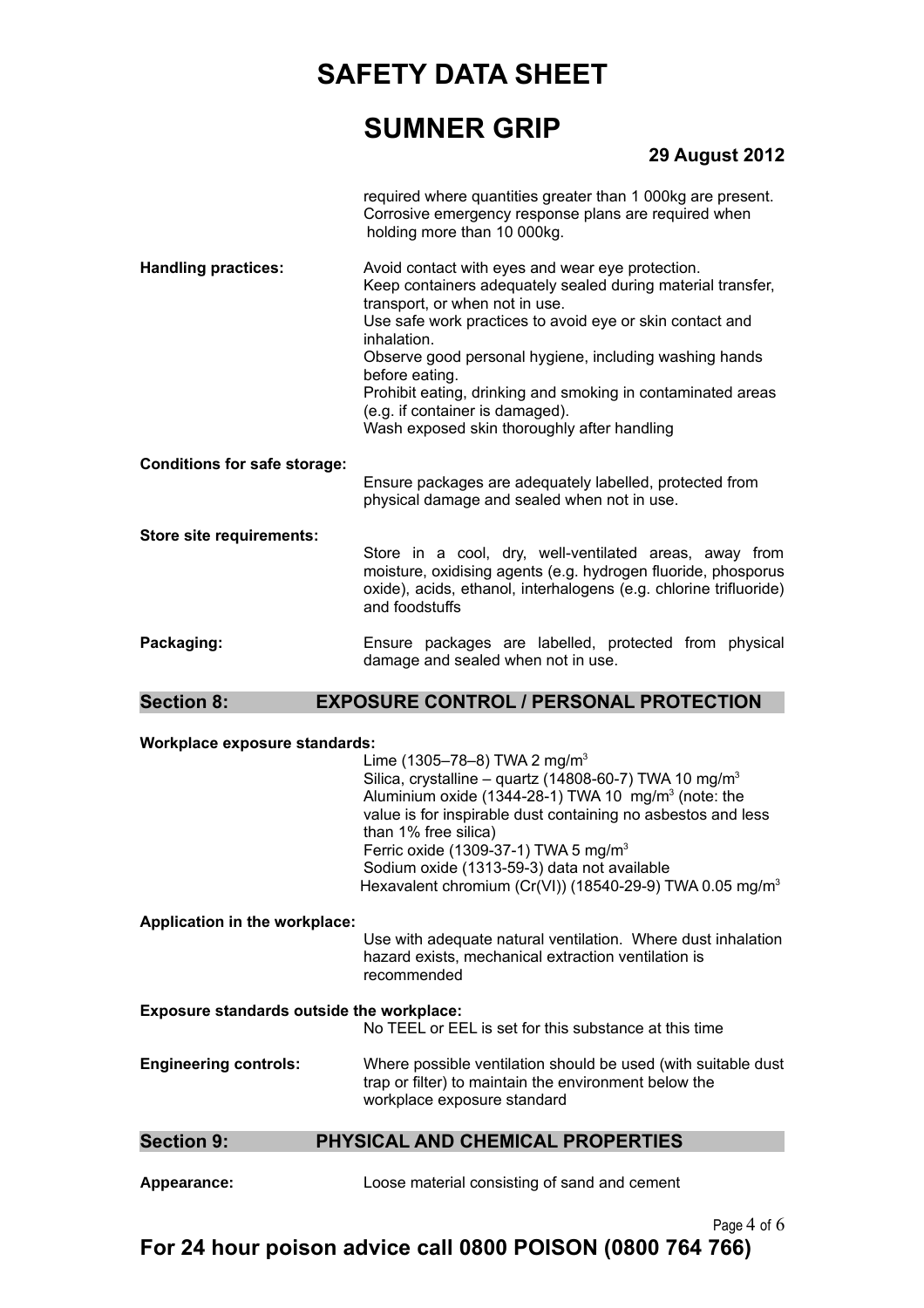## **SUMNER GRIP**

**29 August 2012**

| pH:<br><b>Melting point:</b><br>Vapour pressure:<br>Solubility:                              | $11 - 13$<br>$>$ 1 200 $^{\circ}$ C<br>Not known<br>$<$ 10g/L                                                                                                                                                                                                                                                                                          |
|----------------------------------------------------------------------------------------------|--------------------------------------------------------------------------------------------------------------------------------------------------------------------------------------------------------------------------------------------------------------------------------------------------------------------------------------------------------|
| <b>Section 10:</b>                                                                           | <b>STABILITY AND REACTIVITY</b>                                                                                                                                                                                                                                                                                                                        |
| <b>Stability of the product:</b><br><b>Conditions to avoid:</b><br><b>Material to avoid:</b> | Stable<br>Water contact may increase the product temperature 2-3 °C<br>Wet cement dust is alkaline. It is incompatible with oxidizing<br>agents (e.g. hypochlorites), ethanol, acids (e.g. hydrofluoric<br>acid) and interhalogens (e.g. chlorine trifloride)                                                                                          |
| Hazardous decomposition products:<br>May evolve toxic gases if heated to decomposition       |                                                                                                                                                                                                                                                                                                                                                        |
| <b>Section 11:</b>                                                                           | <b>TOXICOLOLGICAL INFORMATION</b>                                                                                                                                                                                                                                                                                                                      |
| <b>Summary</b>                                                                               | Corrosive.<br>Avoid eye and skin contact or dust inhalation.<br>This product has the potential to cause acute and chronic<br>health effects with prolonged exposure<br>This product contains crystalline silica.<br>Prolonged or repeated inhalation of respirable crystalline silica<br>from this product can cause silicosis, a serious harm disease |
| <b>Eye</b>                                                                                   | which can lead to fatal lung disease.<br>Corrosive.<br>Severe irritant upon contact with powder / dust.<br>Over exposure may result in pain, redness, corneal burns and<br>ulceration with possible permanent damage                                                                                                                                   |
| <b>Inhalation</b>                                                                            | Corrosive.<br>Over exposure may result in severe mucous membrane<br>irritation and bronchitis.<br>Hexavalent chromium is reported to cause respiratory<br>sensitization, however due to the trace amounts present a<br>hazard is not anticipated under normal conditions of use.                                                                       |
| Ingestion                                                                                    | Corrosive.<br>Ingestion may result in burns to the mouth and throat, with<br>vomiting and abdominal pain. Due to product form, ingestion is<br>not considered a likely exposure route                                                                                                                                                                  |
| <b>Skin</b>                                                                                  | Corrosive. Prolonged and repeated contact with powder or<br>wetted form may result in skin rash, dermatitis sensitisation.                                                                                                                                                                                                                             |
| <b>TEL</b>                                                                                   | No TEL is set for this substance at this time.                                                                                                                                                                                                                                                                                                         |
| <b>Section 12:</b>                                                                           | <b>ENVIRONMENTAL INFORMATION</b>                                                                                                                                                                                                                                                                                                                       |
| <b>Aquatic</b>                                                                               | Not classified as an aquatic ecotoxic under the Hazardous<br>Substances and New Organisms Act                                                                                                                                                                                                                                                          |

Page 5 of 6